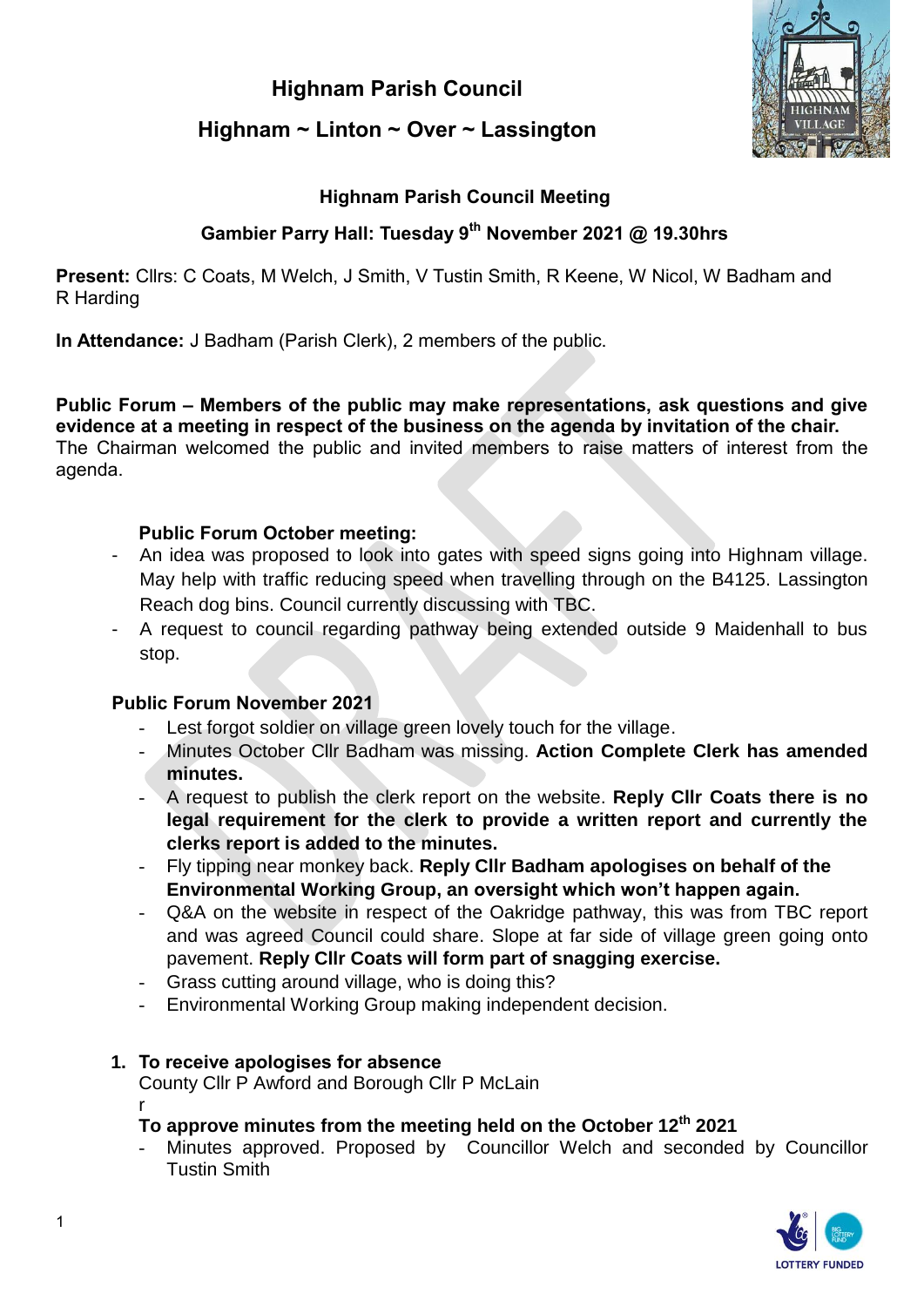- **2. Members of the Council are invited to declare any interest they may have in the business set out below**
	- None declared
- **3. Request for dispensations, Declarations of Interest, Gifts and/or Hospitality**
	- None requested or required.
- **4. To receive County Councillor's Report Councillor P Awford**

Cllr Awford sent his report. Two Mile Lane will be closed for re-surfacing. Put in dates Continuing discussion with Highways in relation to flood related work and work around the 20mph zones.

## **5. To receive Tewkesbury Borough Council (TBC) Cllr's Report**

Councillor P Mclain sent his report. (See attachment)

#### **Cllr Smith**

- Tewkesbury Borough Council Plan (TBC) has gone to full council, there will be a 6 week Consultation. Cllr Coats suggested that the Planning
- Group should consider this.survey which is now on the TBC website. Contact Cllr Smith if a hard copy is required.

## **6. To receive Clerk's Report and Correspondence.**

#### **Clerk's Report November 2021**

#### **Staunton Hill Trees Grant**

Still no response received on progress following a meeting with residents.

#### **Hedges**

Letters have been sent to two residents requesting hedges be trimmed as they are obstructing the pathway and road. They have 14 days to comply before this is referred to Highways for appropriate action to be taken.

#### **E-mail Address**

All councillors now have an e-mail addresses for parish council business. This was raised following councillors' training and from The Good Councillors Guide (Cyber Security).

#### **Councillor Vacancy**

Tewkesbury Borough Council has been informed of the vacancy and the post has been advertised. We currently have one application with the deadline of  $10<sup>th</sup>$  November for further interest

## **Defibrillators**

The cost of £1,800 was the best option from South West Ambulance. Post Office to be approached to confirm they are comfortable with going ahead with the installation, location and council to set up a licence. Football Club is looking at cost of moving the defibrillator at the clubhouse.

**Action: Cllr Coats to draft a user agreement between the Post Office and Highnam Parish Council.**

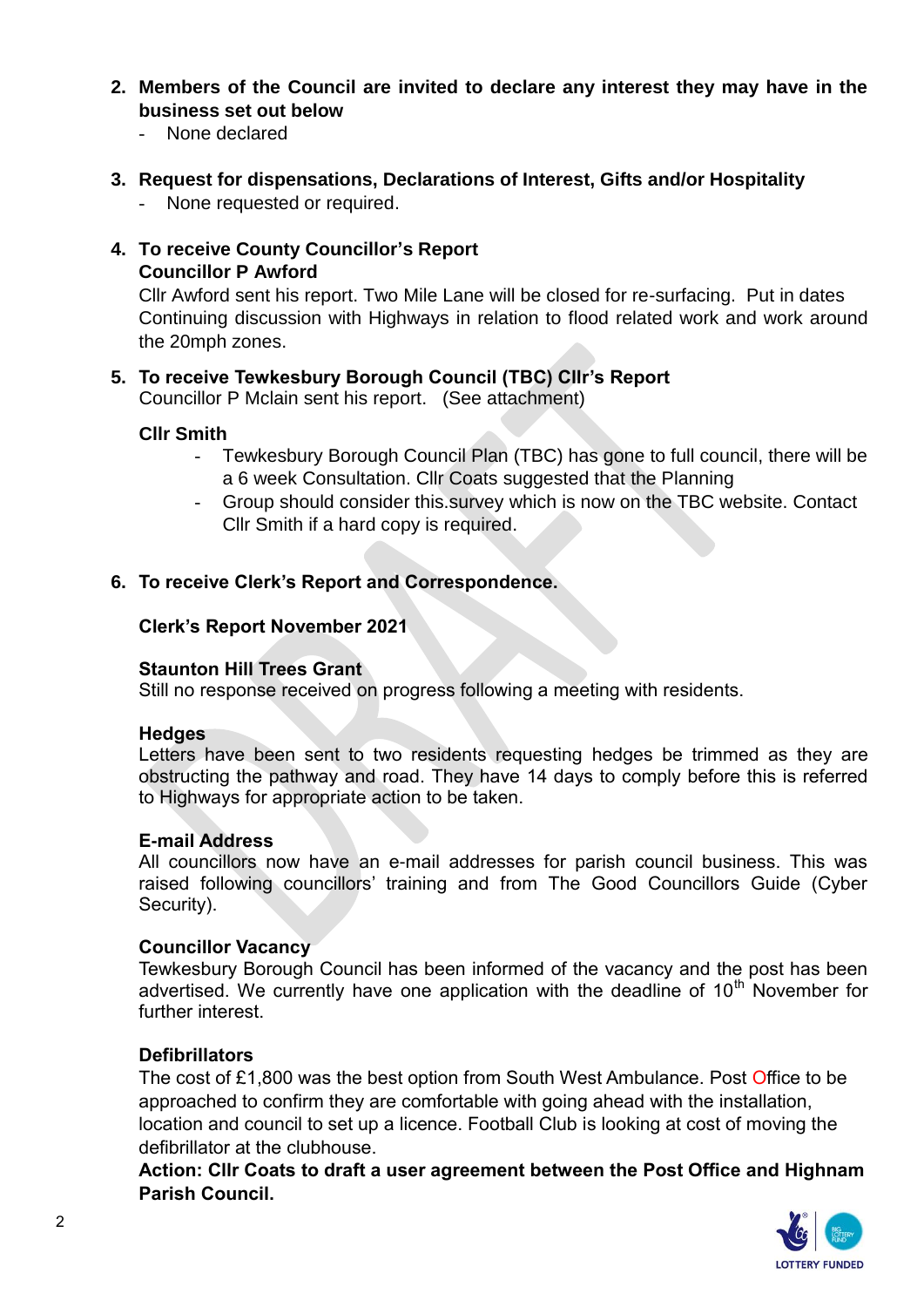### **Lassington Wood**

The Lassington Wood licence has been signed between the Parish Council and Tewkesbury Borough Council.

#### **Printer and Office IT Equipment**

A new laptop has been purchased, plus a printer (the printer is able to print A3).

#### **Financial Report:**

#### **September 2021**

| Payee                                       | Method of Period<br>payment |         | Cost<br>Code | Cost £    |
|---------------------------------------------|-----------------------------|---------|--------------|-----------|
| <b>Mainstream Digital</b>                   | <b>SO</b>                   | Monthly | 59           | $-41.93$  |
| (September)   BAC<br>Salary<br><b>Clerk</b> |                             | Monthly | 13           | $-526.50$ |
| Salary Credit*                              | <b>BAC</b>                  | N/a     | 13           | 438.36    |

\*Payment made to previous clerk credited

#### **Money In**

| TBC Precept                | 20,000.00 |  |
|----------------------------|-----------|--|
| TBC S106 Environment Group | 1519.08   |  |

#### **October 2021**

#### **Regular Payments of Standing Orders or Direct Debits**

| Payee                                           | Method of Period<br>payment |         | Cost<br>Code | Cost £    |
|-------------------------------------------------|-----------------------------|---------|--------------|-----------|
| <b>Mainstream Digital</b>                       | <b>SO</b>                   | Monthly | 59           | - 08      |
| (October)   BAC<br>Salary<br>Clerk <sup>*</sup> |                             | Monthly | 13           | $-773.79$ |

\*Increase of hours and backdated payment of Sept increased hours

**i) Payments for approval September and October 2021 September approved. Proposed by CllrTustin Smith and seconded by Cllr Welch** 

**October approved. Proposed by Cllr Smith seconded by Cllr Keene**

| <b>Date</b> | Payee             | <b>Method</b> | <b>Explanation</b>         | Cost<br>Code | Cost £     |
|-------------|-------------------|---------------|----------------------------|--------------|------------|
| 09/09/2021  | C Yeung NDP       | <b>BAC</b>    | Neighbourhood Plan         |              | $-4050.00$ |
| 09/09//2021 | John Malukas      | <b>BAC</b>    | One Man Went to Mo         | 28           | $-169.00$  |
| 09/09/2021  | <b>Mark Stock</b> | <b>BAC</b>    | Maintenance                | 28           | $-143.00$  |
| 09/09/2021  | <b>GAPTC</b>      | <b>BAC</b>    | <b>Councillor Training</b> | 62           | $-150.00$  |

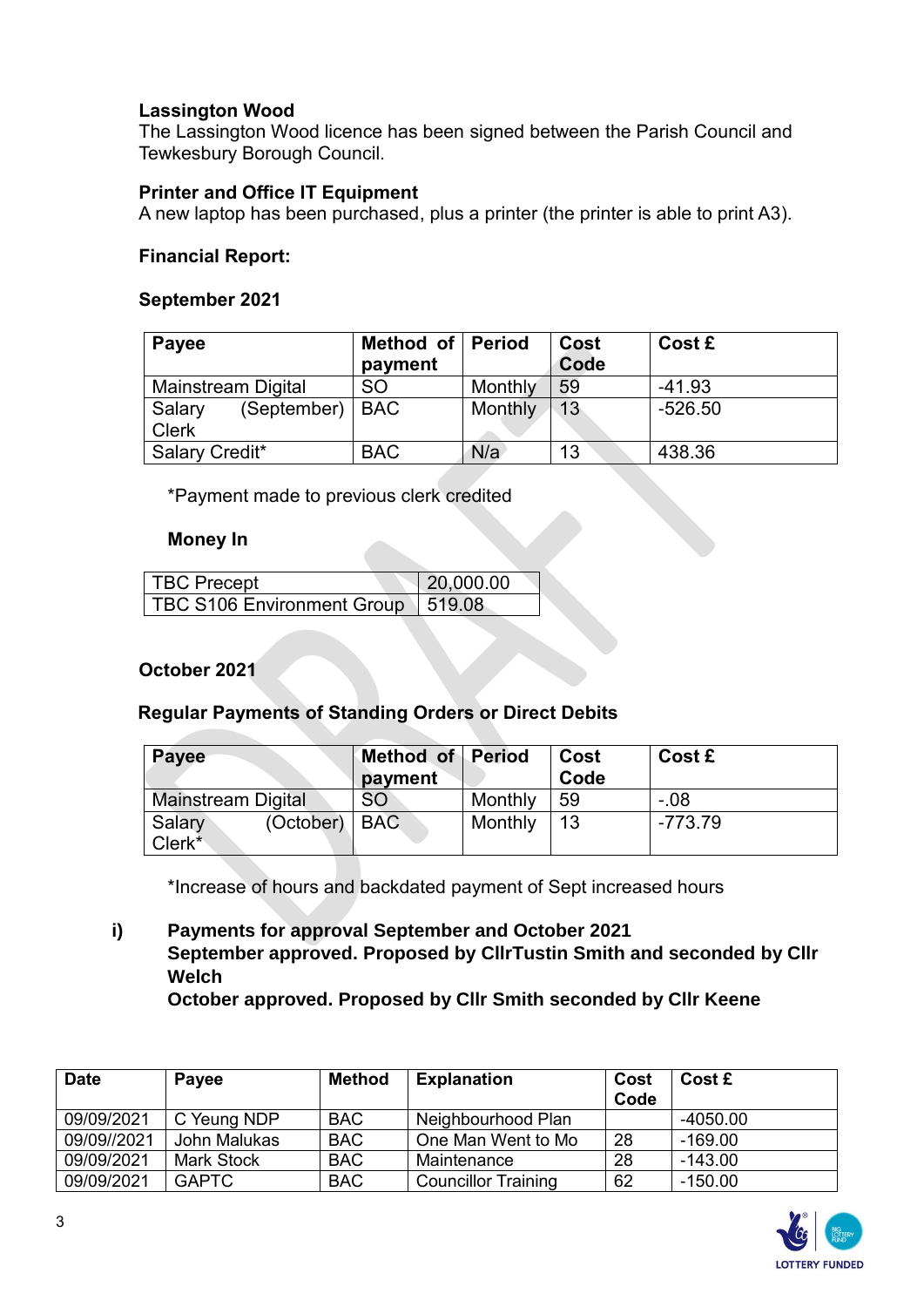| 20/09/2021 | Jo Badham    | <b>BAC</b> | <b>Amazon Stationery</b>  | 55 | $-24.97$ |
|------------|--------------|------------|---------------------------|----|----------|
| 21/09/2021 | <b>GAPTC</b> | <b>BAC</b> | <b>Clerk Training</b>     | 62 | $-20.00$ |
| 21/09/2021 | <b>GPFA</b>  | <b>BAC</b> | <b>Glos Playing Field</b> | 57 | $-50.00$ |
|            |              |            | Assoc                     |    |          |
| 28/09/2021 | <b>PATA</b>  | <b>BAC</b> | Payroll Set up and        | 53 | $-55.90$ |
|            |              |            | Aug/Sept                  |    |          |
| 28/09/2021 | Jo Badham    | <b>BAC</b> | Amazon Shredder           | 38 | $-85.65$ |

| <b>Date</b> | Payee                 | <b>Method</b> | <b>Explanation</b>           | Cost | Cost £    |
|-------------|-----------------------|---------------|------------------------------|------|-----------|
|             |                       |               |                              | Code |           |
| 14/10/2021  | John Malukas          | <b>BAC</b>    | One Man Went to Mo           | 28   | $-169.00$ |
| 14/10/2021  | <b>Mark Stock</b>     | <b>BAC</b>    | Maintenance                  | 28   | $-209.22$ |
| 14/10/2021  | Jo Badham             | <b>BAC</b>    | Amazon Ink Cartridge         | 55   | $-68.00$  |
| 14/10/2021  | Jo Badham             | <b>BAC</b>    | <b>GiffGaff Mobile Phone</b> | 59   | $-99.00$  |
| 14/10/2021  | <b>PKF Littlejohn</b> | <b>BAC</b>    | <b>External Auditor</b>      | 6    | $-360.00$ |
| 14/10/2021  | Garden                | <b>BAC</b>    | Service of Lawn Mower        | 28   | $-105.09$ |
|             | Machinery             |               |                              |      |           |
| 14/10/2021  | <b>HCCT</b>           | <b>BAC</b>    | Room Hire                    | 29   | $-64.50$  |
| 25/10/2021  | Petty Cash            | <b>CSH</b>    | <b>Stamps</b>                | 47   | $-5.10$   |

## **ii) Bank Reconciliation**

## **Bank Reconciliation September 2021**

| Bank Balance at 1 <sup>st</sup> Sept 40,772.75 |           | <b>Payments September</b> | 5,316.95  |
|------------------------------------------------|-----------|---------------------------|-----------|
| Receipts August                                | 20,957.44 | <b>Restricted Funds</b>   | 19,792.76 |

Petty Cash £11.90

## **Bank Balance 56,413.24**

#### **Restricted Funds**

| Total                   | 19,792.76 |
|-------------------------|-----------|
| Fun Day Proceeds 95.06  |           |
| <b>NDP Reserves</b>     | $-302.30$ |
| <b>Project Reserves</b> | 10,000.00 |
| <b>Council Reserves</b> | 10,000.00 |

#### **Bank Reconciliation October 2021**

| Bank Balance at 1 <sup>st</sup> October 56,413.24 Payments October |                         | 1,849.40  |
|--------------------------------------------------------------------|-------------------------|-----------|
| Receipts August                                                    | <b>Restricted Funds</b> | 19,792.76 |

Petty Cash £12.68

## **Bank Balance 54,563.84**

#### **Restricted Funds**

| <b>Council Reserves</b> | 10,000.00 |
|-------------------------|-----------|
| <b>Project Reserves</b> | 10,000.00 |
| <b>NDP Reserves</b>     | $-302.30$ |
| Fun Day Proceeds 95.06  |           |

Fun Day Proceeds 95.06 **Total 19,792.76**

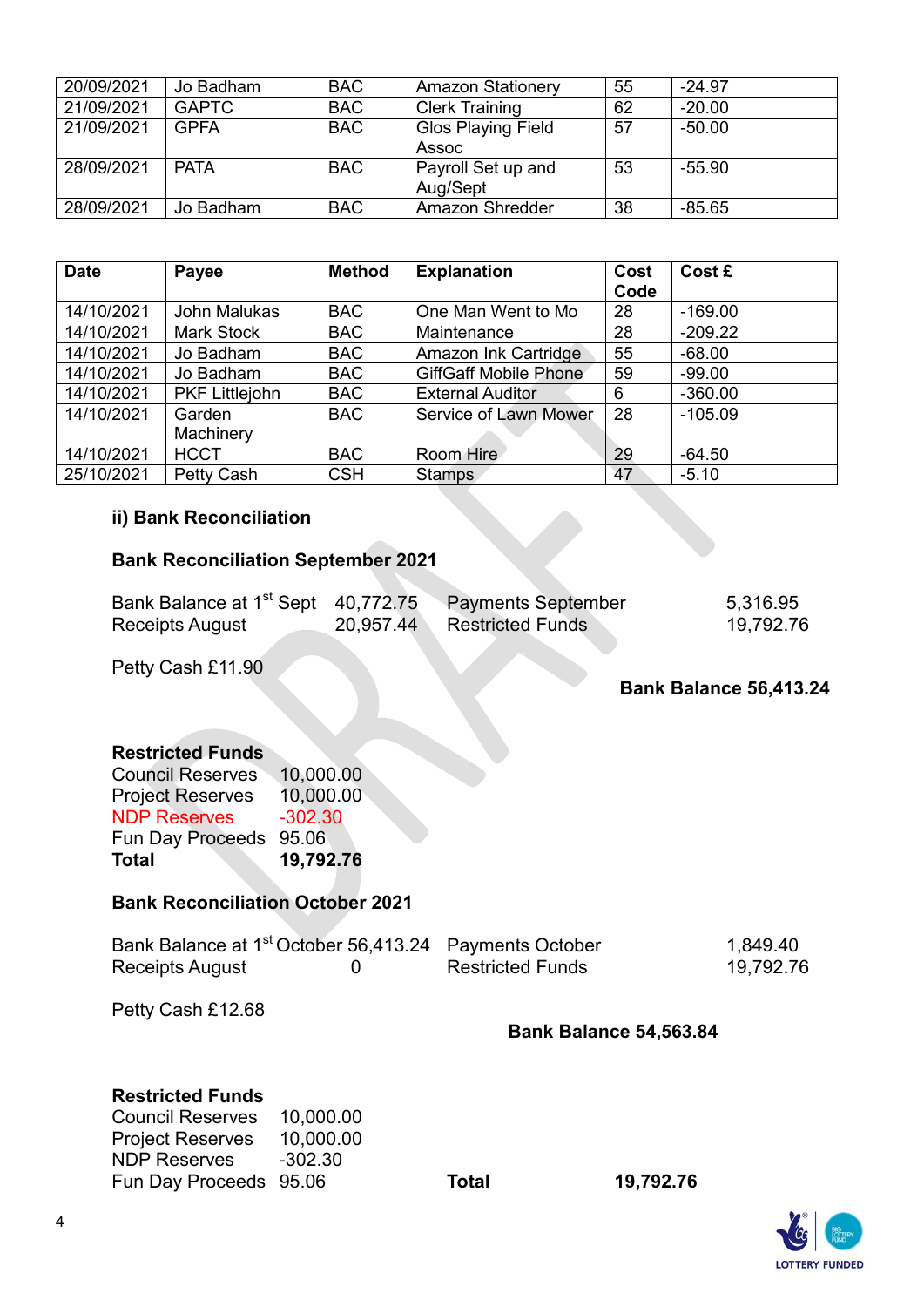Council has received correspondence from Highnam Community Centre Trust (HCCT) in respect of outstanding rent of the Clerk's office. Council is currently in discussions with HCCT and clerk will update council once an agreement has been reached.

## **7. To receive and comment on Planning Applications**

21/01161/FUL 19 Poole Ground Replacement of Conservatory 21/01142/FUL Garden Cottage Linton Farm Steel Farm Agricultural Grain Store **No objections to either planning applications.** 

## **8. Neighbourhood Development Plan**

Residents' comments have been reviewed and summarised (62 written responses had been received), which equates to @ 4% of the village population. Following public consultation in October Cllr Coats

proposed to edit the Plan, draft a revised survey pro forma and directly post the survey to all residents to ensure we reach those who were unable to attend the consultation. **Proposed: Cllr Coats. Seconded Cllr Welch. All in favour.** 

## **9. Heart of Highnam**

Cllrs Coats and Badham are due to meet with TBC to discuss the detail of what type of work can be dealt with by the volunteer group. Cllr Coats, Badham and Harding will shortly arrange a walk around the village to compile a schedule of works which could be undertaken by this Group..

Cllr Nicol enquired if TBC had been asked to attend council meeting to discuss the licences and Assets of Community Value issue**. Action: Clerk to follow up**.

## **10.Approve appointment of Mr Paddy Roche to the Williams Andrews Foundation**

**Cllr Coats proposed, Cllr Smith seconded, all in favour** 

- **11.To appoint by Resolution Gloucestershire Association of Parish and Town Councils as internal auditor. Cllr Welch proposed, Cllr Harding seconded, all in favour**
- **12.To consider whether the Council should apply for the 'Council Award Scheme' and approve by resolution Cllr Harding proposed, Cllr Keene seconded, all in favour**
- **13.To consider and approve by resolution the following policies and procedures**
	- **i) Standing Orders**
	- **Cllr Welch proposed, seconded by Cllr Nicol second, all in favour ii) Risk Assessment Cllr Smith proposed, seconded by Cllr Nicol, all in favour**

## **14.Environmental and Footpaths**

The construction of the new Oakridge pathway is nearing completion on time. Cllrs Badham and Coats will meet with contractors 16/11 to walk around and note any snagging. The two workers engaged on this work have undertaken their work to a high standard, constructively engaged with the public and hand dug an area due to exposure of electrical cable. **Cllr Coats would like to recognise this excellent service and proposed the**

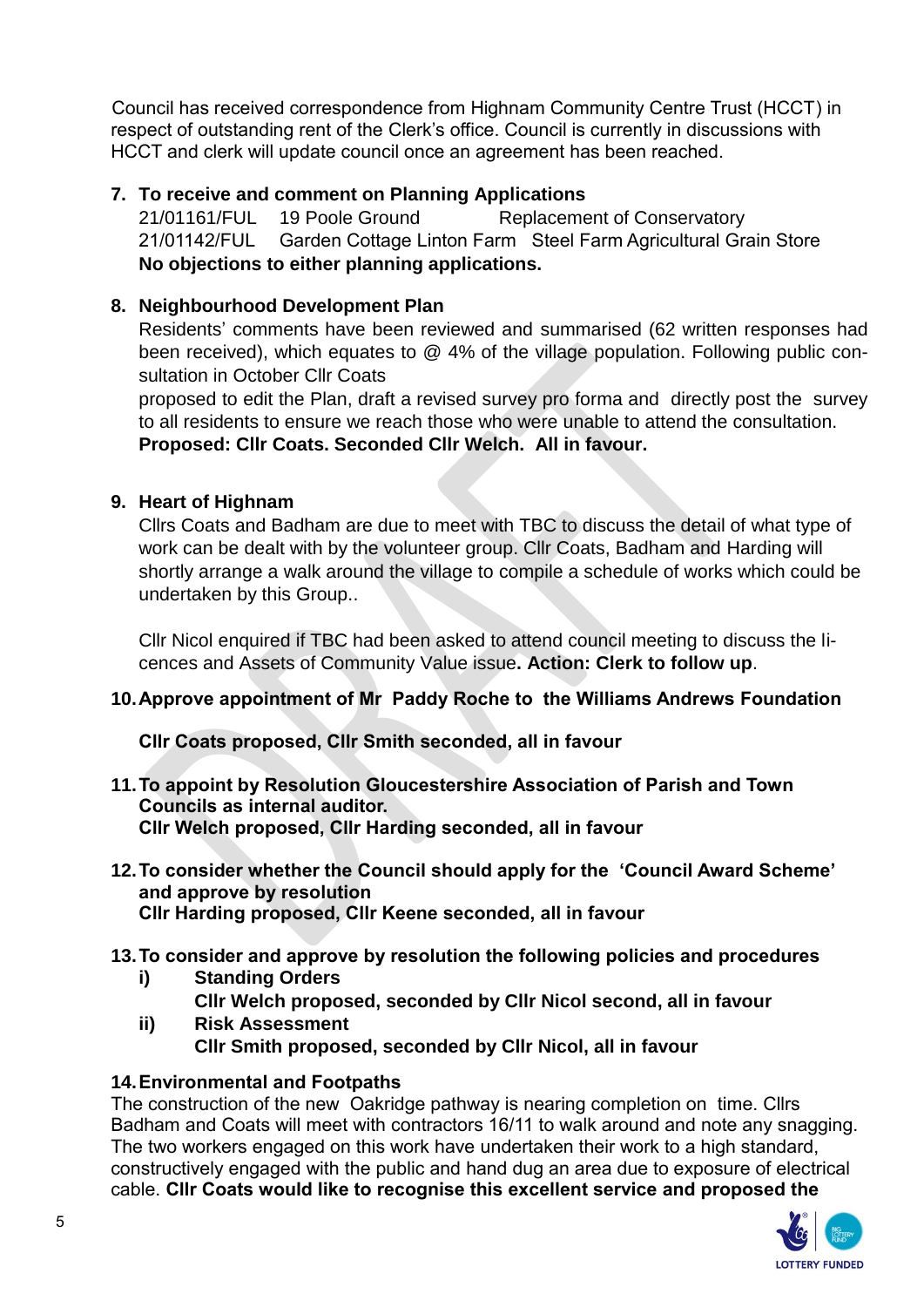**purchase of two £25 vouchers, Cllr Welch seconded, all in favour.** 

**15.Request to consider and agree the planting of a Memorial tree by a local resident. Cllr Coats proposed, one objection raised.**

Some concerns were expressed that this would set a precedent .Cllr Harding thought there are too many trees in the village already.

**Action: Cllr Badham would speak to the resident concerned regarding the details of their request and would advise Council accordingly.**

#### **16.To consider and approved purchase of Christmas Lights**

A request had been made to purchase some solar or battery Xmas lights for the village. Some concerns were raised regarding safety and responsibility for erection and future maintenance.

**Action: Clerk to reply to concerns and investigate logistics.** 

**Proposed Cllr Welch, seconded by Cllr Nicol to purchase in principle when concerns had been resolved.**

#### **17.Residual Items**

- Cllr Nicol asked if the post of the village signs could be painted.
- Village halls, can they be decorated? Highnam Community Centre Trust are responsible for maintenance of the halls**. Action Cllr Welch to raise with HCCT.**
- Lucy Grove has left the village and Cllr Badham would like to thank Lucy for all her hard work with the Environmental Working Group (EWG).
- Cllr Badham asked if the EMG Plan could be reprinted. Cost of £74 for copies.
- Noted that there are some items of broken play equipment in the children's playground.
- Cycle footpath will be closed for maintenance. The order will come into force on 22<sup>nd</sup>November 2021 and it is anticipated that the footpath will remain closed until 15th December 2021.
- EWG has been successful in applying for the Ash Dieback trees. There is ongoing discussion on where these trees should be planted.
- There is a delay in delivery of waste bins for Mary Grove.

#### **Meeting closed 8.58hrs**

**Next meeting will be held: 11th January 2022**

**Signed …………………….. Date …………………………**

**LOTTERY FUNDED** 

**Chairman: Cllr Charlie Coats**